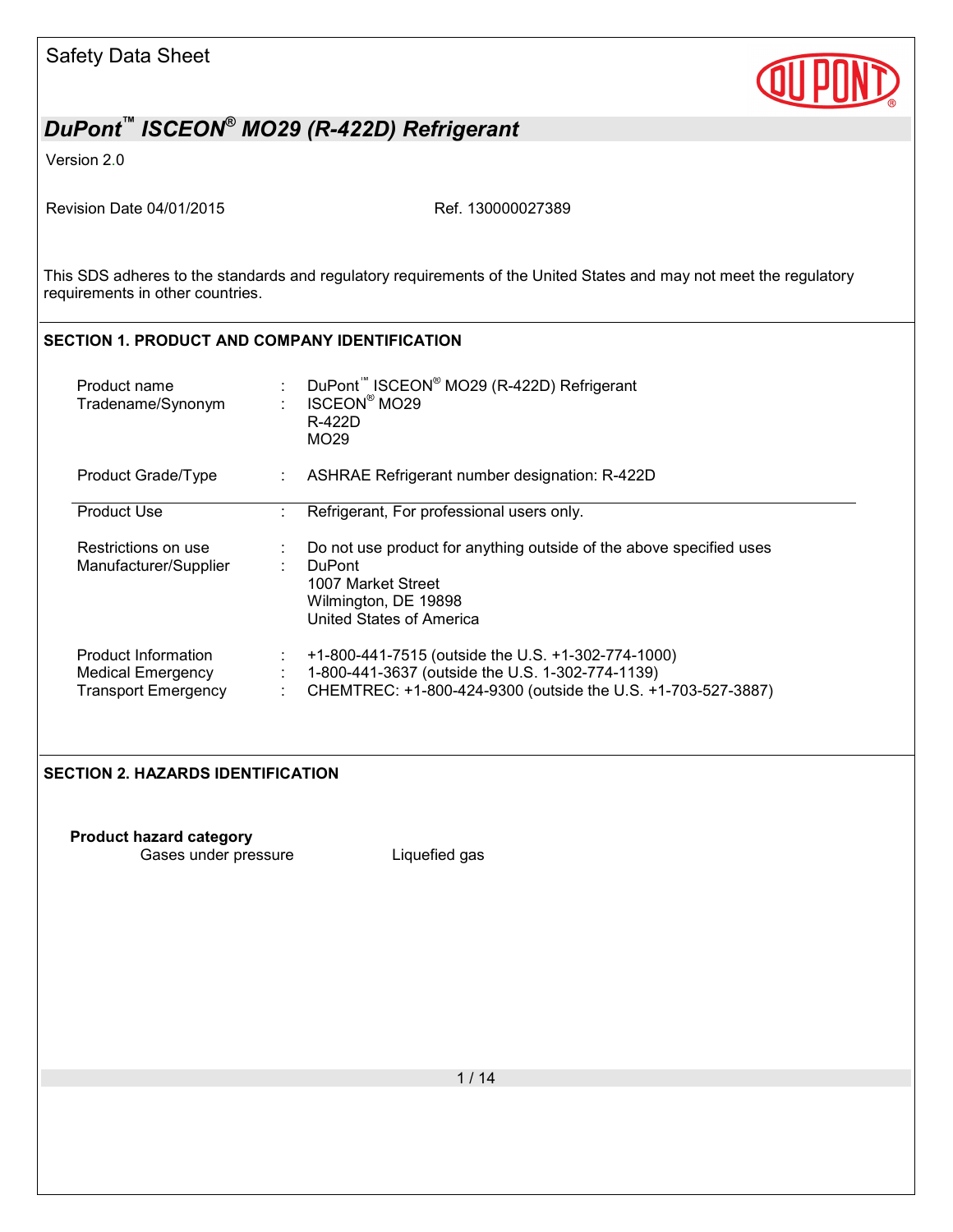| <b>Safety Data Sheet</b>                                                     |                                                                                                                                                                                 |  |
|------------------------------------------------------------------------------|---------------------------------------------------------------------------------------------------------------------------------------------------------------------------------|--|
|                                                                              | DuPont <sup>™</sup> ISCEON <sup>®</sup> MO29 (R-422D) Refrigerant                                                                                                               |  |
| Version 2.0                                                                  |                                                                                                                                                                                 |  |
| Revision Date 04/01/2015                                                     | Ref. 130000027389                                                                                                                                                               |  |
| <b>Label content</b><br>Pictogram                                            |                                                                                                                                                                                 |  |
| Signal word                                                                  | : Warning                                                                                                                                                                       |  |
| Hazardous warnings                                                           | : Contains gas under pressure; may explode if heated.                                                                                                                           |  |
| Hazardous prevention<br>measures                                             | : Protect from sunlight. Store in a well-ventilated place.                                                                                                                      |  |
| <b>Other hazards</b><br>Rapid evaporation of the liquid may cause frostbite. | Misuse or intentional inhalation abuse may lead to death without warning.<br>Vapours are heavier than air and can cause suffocation by reducing oxygen available for breathing. |  |

### **SECTION 3. COMPOSITION/INFORMATION ON INGREDIENTS**

| Component                            | CAS-No.  | Concentration |
|--------------------------------------|----------|---------------|
| Pentafluoroethane (HFC-125)          | 354-33-6 | 65.1 %        |
| 1,1,1,2-Tetrafluoroethane (HFC-134a) | 811-97-2 | 31.5 %        |
| Isobutane (HC-600a)                  | 75-28-5  | 3.4%          |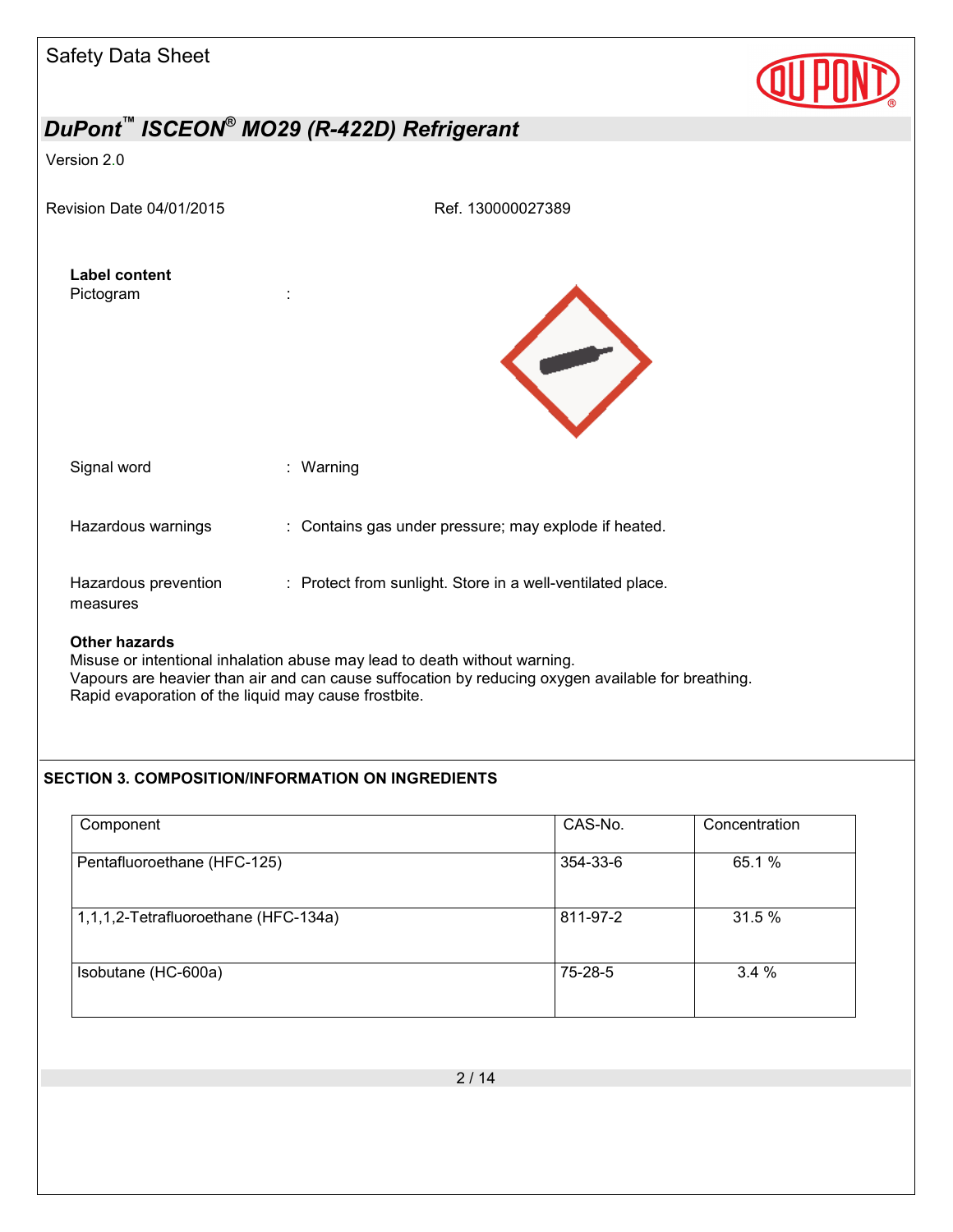

Version 2.0

Revision Date 04/01/2015 Ref. 130000027389

### **SECTION 4. FIRST AID MEASURES**

| General advice                                           | : Never give anything by mouth to an unconscious person. When symptoms<br>persist or in all cases of doubt seek medical advice.                                                                                                                                                      |
|----------------------------------------------------------|--------------------------------------------------------------------------------------------------------------------------------------------------------------------------------------------------------------------------------------------------------------------------------------|
| Inhalation                                               | : Remove from exposure, lie down. Move to fresh air. Keep patient warm and at<br>rest. Artificial respiration and/or oxygen may be necessary. Consult a physician.                                                                                                                   |
| Skin contact                                             | : In case of contact, immediately flush skin with plenty of water for at least 15<br>minutes. Take off all contaminated clothing immediately. Consult a physician.<br>Wash contaminated clothing before re-use. Treat for frostbite if necessary by<br>gently warming affected area. |
| Eye contact                                              | : In case of contact, immediately flush eyes with plenty of water for at least 15<br>minutes. Consult a physician if necessary.                                                                                                                                                      |
| Ingestion                                                | : Is not considered a potential route of exposure.                                                                                                                                                                                                                                   |
| Most important<br>symptoms/effects, acute<br>and delayed | : Anaesthetic effects Light-headedness irregular heartbeat with a strange<br>sensation in the chest, heart thumping, apprehension, feeling of fainting,<br>dizziness or weakness                                                                                                     |
| Protection of first-aiders                               | : If potential for exposure exists refer to Section 8 for specific personal protective<br>equipment.                                                                                                                                                                                 |
| Notes to physician                                       | : Because of possible disturbances of cardiac rhythm, catecholamine drugs,<br>such as epinephrine, that may be used in situations of emergency life support<br>should be used with special caution.                                                                                  |

### **SECTION 5. FIREFIGHTING MEASURES**

| Suitable extinguishing media      | Use extinguishing measures that are appropriate to local circumstances and<br>the surrounding environment. |
|-----------------------------------|------------------------------------------------------------------------------------------------------------|
| Unsuitable extinguishing<br>media | $\therefore$ No applicable data available.                                                                 |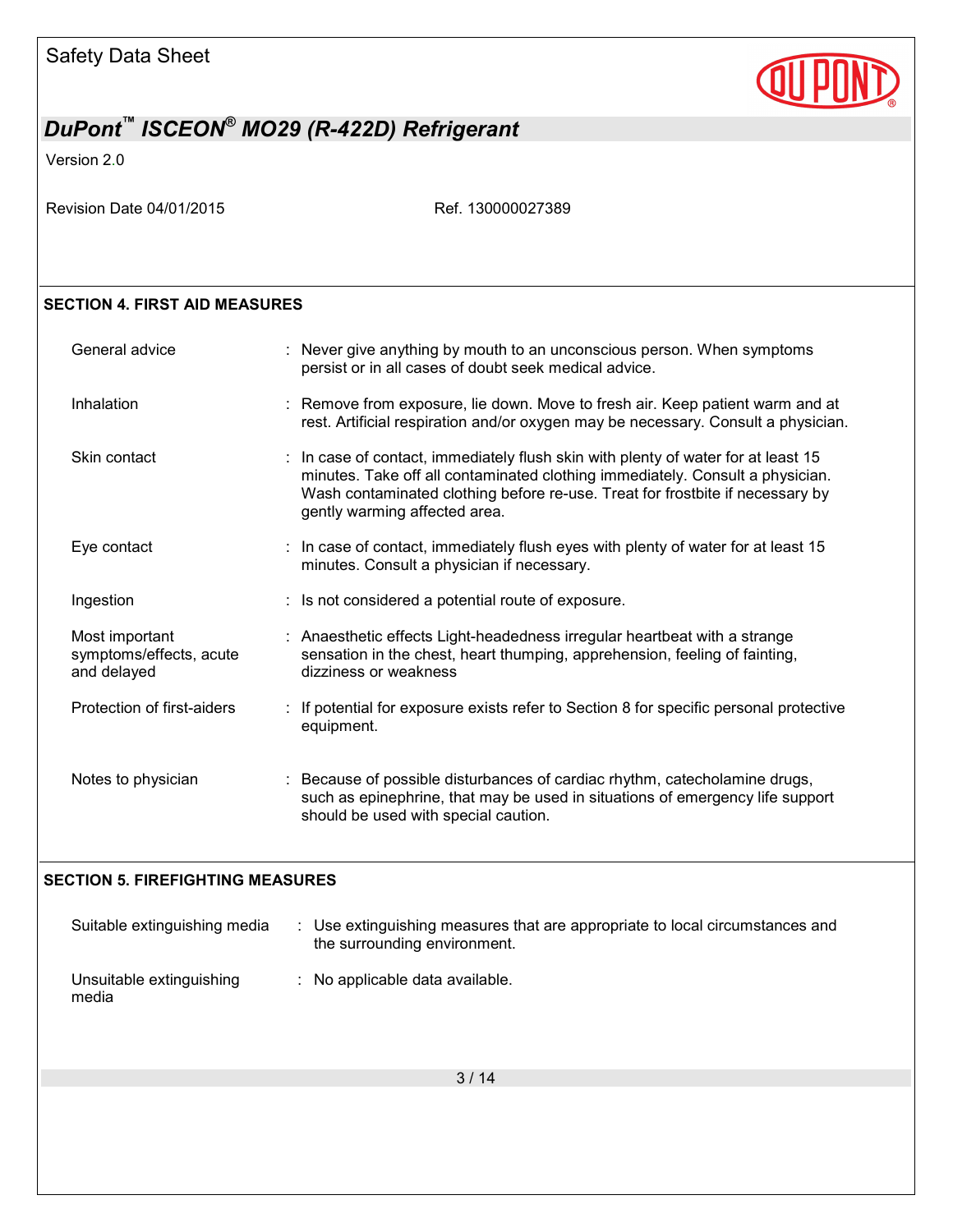

Version 2.0

| Revision Date 04/01/2015                         | Ref. 130000027389                                                                                                                                                                                                                                                                                                                                                                                                                                                                                                                                                                                                                                                                                                                                                                                                                                                                                                                                                                                                                                                                                                                                                                                                                                                                                                                                                                                                                                                                                                                                                                                                                                                                                          |
|--------------------------------------------------|------------------------------------------------------------------------------------------------------------------------------------------------------------------------------------------------------------------------------------------------------------------------------------------------------------------------------------------------------------------------------------------------------------------------------------------------------------------------------------------------------------------------------------------------------------------------------------------------------------------------------------------------------------------------------------------------------------------------------------------------------------------------------------------------------------------------------------------------------------------------------------------------------------------------------------------------------------------------------------------------------------------------------------------------------------------------------------------------------------------------------------------------------------------------------------------------------------------------------------------------------------------------------------------------------------------------------------------------------------------------------------------------------------------------------------------------------------------------------------------------------------------------------------------------------------------------------------------------------------------------------------------------------------------------------------------------------------|
| Specific hazards                                 | Cylinders are equipped with pressure and temperature relief devices, but may<br>still rupture under fire conditions. Decomposition may occur. Contact of<br>welding or soldering torch flame with high concentrations of refrigerant can<br>result in visible changes in the size and colour of the torch flame. This flame<br>effect will only occur in concentrations of product well above the<br>recommended exposure limit. Therefore stop all work and ventilate to<br>disperse refrigerant vapors from the work area before using any open flames.<br>This substance is not flammable in air at temperatures up to 100 deg. C (212<br>deg. F) at atmospheric pressure. However, mixtures of this substance with<br>high concentrations of air at elevated pressure and/or temperature can<br>become combustible in the presence of an ignition source. This substance<br>can also become combustible in an oxygen enriched environment (oxygen<br>concentrations greater than that in air). Whether a mixture containing this<br>substance and air, or this substance in an oxygen enriched atmosphere<br>become combustible depends on the inter-relationship of 1) the temperature<br>2) the pressure, and 3) the proportion of oxygen in the mixture. In general,<br>this substance should not be allowed to exist with air above atmospheric<br>pressure or at high temperatures; or in an oxygen enriched environment. For<br>example this substance should NOT be mixed with air under pressure for leak<br>testing or other purposes. Experimental data have also been reported which<br>indicate combustibility of this substance in the presence of certain<br>concentrations of chlorine. |
| Special protective equipment<br>for firefighters | In the event of fire, wear self-contained breathing apparatus. Use personal<br>protective equipment. Wear neoprene gloves during cleaning up work after a<br>fire.                                                                                                                                                                                                                                                                                                                                                                                                                                                                                                                                                                                                                                                                                                                                                                                                                                                                                                                                                                                                                                                                                                                                                                                                                                                                                                                                                                                                                                                                                                                                         |
| Further information                              | : Cool containers/tanks with water spray. Water runoff should be contained<br>and neutralized prior to release.                                                                                                                                                                                                                                                                                                                                                                                                                                                                                                                                                                                                                                                                                                                                                                                                                                                                                                                                                                                                                                                                                                                                                                                                                                                                                                                                                                                                                                                                                                                                                                                            |

### **SECTION 6. ACCIDENTAL RELEASE MEASURES**

NOTE: Review FIRE FIGHTING MEASURES and HANDLING (PERSONNEL) sections before proceeding with clean-up. Use appropriate PERSONAL PROTECTIVE EQUIPMENT during clean-up.

| Safeguards (Personnel)    | Evacuate personnel to safe areas. Ventilate area, especially low or enclosed<br>places where heavy vapours might collect. |  |
|---------------------------|---------------------------------------------------------------------------------------------------------------------------|--|
| Environmental precautions | : Should not be released into the environment.<br>In accordance with local and national regulations.                      |  |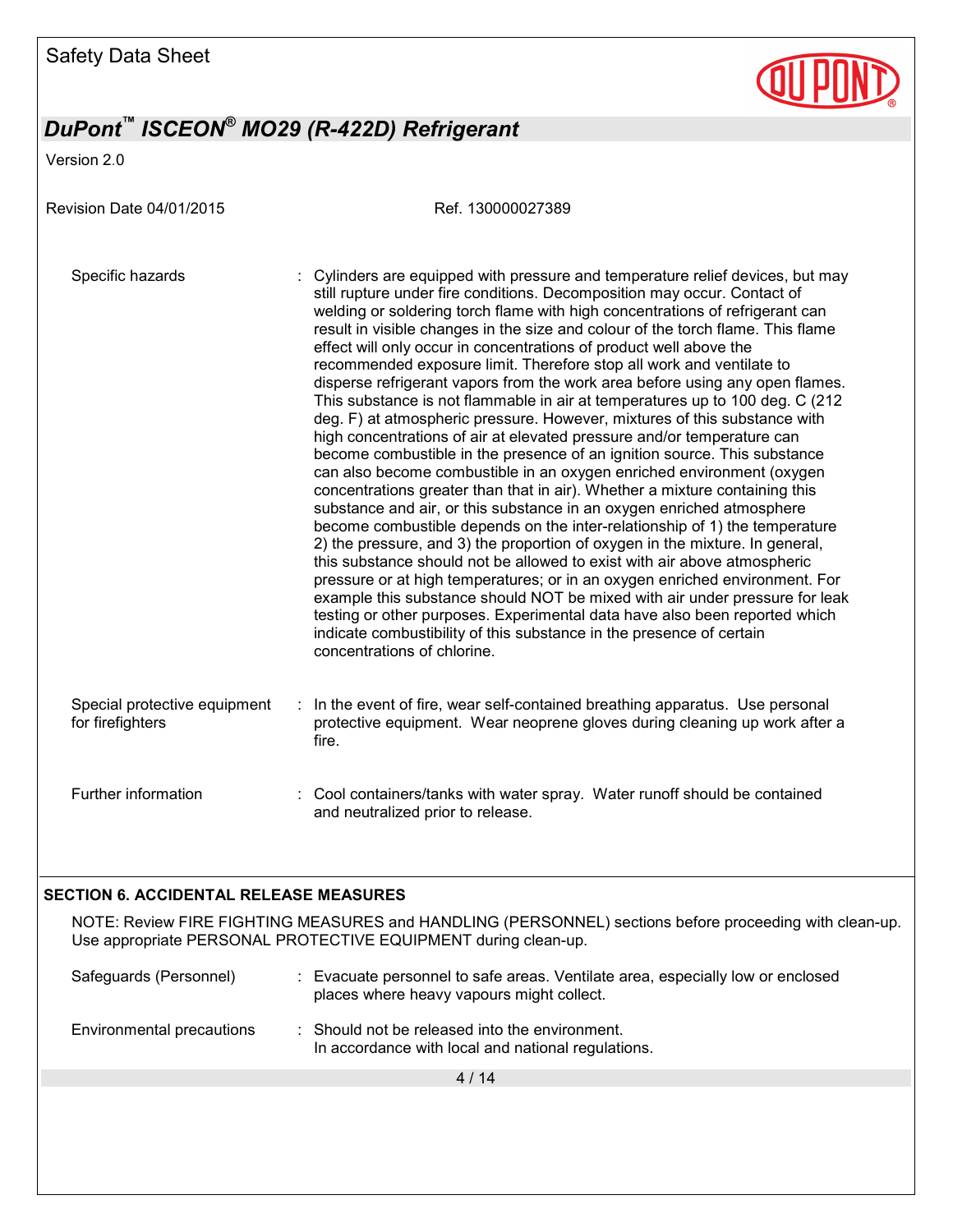

| Revision Date 04/01/2015                         | Ref. 130000027389                                                                                                                                                                                                                                                                                                                                                                                                                                                                                                                                                                                                                                                                                                                                                                                                                                                                                |
|--------------------------------------------------|--------------------------------------------------------------------------------------------------------------------------------------------------------------------------------------------------------------------------------------------------------------------------------------------------------------------------------------------------------------------------------------------------------------------------------------------------------------------------------------------------------------------------------------------------------------------------------------------------------------------------------------------------------------------------------------------------------------------------------------------------------------------------------------------------------------------------------------------------------------------------------------------------|
| Spill Cleanup                                    | : Evaporates.<br>Ventilate area using forced ventilation, especially low or enclosed places<br>where heavy vapors might collect.                                                                                                                                                                                                                                                                                                                                                                                                                                                                                                                                                                                                                                                                                                                                                                 |
| <b>Accidental Release Measures</b>               | : Avoid open flames and high temperatures. Self-contained breathing<br>apparatus (SCBA) is required if a large release occurs.                                                                                                                                                                                                                                                                                                                                                                                                                                                                                                                                                                                                                                                                                                                                                                   |
| <b>SECTION 7. HANDLING AND STORAGE</b>           |                                                                                                                                                                                                                                                                                                                                                                                                                                                                                                                                                                                                                                                                                                                                                                                                                                                                                                  |
| Handling (Personnel)                             | : Avoid breathing vapours or mist. Avoid contact with skin, eyes and clothing.<br>Provide sufficient air exchange and/or exhaust in work rooms. For personal<br>protection see section 8.                                                                                                                                                                                                                                                                                                                                                                                                                                                                                                                                                                                                                                                                                                        |
| Handling (Physical Aspects)                      | : Contact with chlorine or other strong oxidizing agents should also be avoided.                                                                                                                                                                                                                                                                                                                                                                                                                                                                                                                                                                                                                                                                                                                                                                                                                 |
| Dust explosion class                             | : Not applicable                                                                                                                                                                                                                                                                                                                                                                                                                                                                                                                                                                                                                                                                                                                                                                                                                                                                                 |
| Storage                                          | : Valve protection caps and valve outlet threaded plugs must remain in place<br>unless container is secured with valve outlet piped to use point. Do not drag,<br>slide or roll cylinders. Use a suitable hand truck for cylinder movement. Use a<br>pressure reducing regulator when connecting cylinder to lower pressure<br>(<3000 psig) piping or systems. Never attempt to lift cylinder by its cap. Use a<br>check valve or trap in the discharge line to prevent hazardous back flow into<br>the cylinder. Cylinders should be stored upright and firmly secured to<br>prevent falling or being knocked over.<br>Separate full containers from empty containers. Keep at temperature not<br>exceeding 52°C. Do not store near combustible materials. Avoid area where<br>salt or other corrosive materials are present.<br>The product has an indefinite shelf life when stored properly. |
| Storage period                                   | $:$ > 10 yr                                                                                                                                                                                                                                                                                                                                                                                                                                                                                                                                                                                                                                                                                                                                                                                                                                                                                      |
| Storage temperature                              | : $<$ 52 °C (< 126 °F)                                                                                                                                                                                                                                                                                                                                                                                                                                                                                                                                                                                                                                                                                                                                                                                                                                                                           |
| SECTION 8. EXPOSURE CONTROLS/PERSONAL PROTECTION |                                                                                                                                                                                                                                                                                                                                                                                                                                                                                                                                                                                                                                                                                                                                                                                                                                                                                                  |
| Engineering controls                             | : Normal ventilation for standard manufacturing procedures is generally<br>adequate. Local exhaust should be used when large amounts are released.<br>Mechanical ventilation should be used in low or enclosed places. Refrigerant<br>Concentration monitors may be necessary to determine vapor concentrations                                                                                                                                                                                                                                                                                                                                                                                                                                                                                                                                                                                  |
|                                                  | 5/14                                                                                                                                                                                                                                                                                                                                                                                                                                                                                                                                                                                                                                                                                                                                                                                                                                                                                             |
|                                                  |                                                                                                                                                                                                                                                                                                                                                                                                                                                                                                                                                                                                                                                                                                                                                                                                                                                                                                  |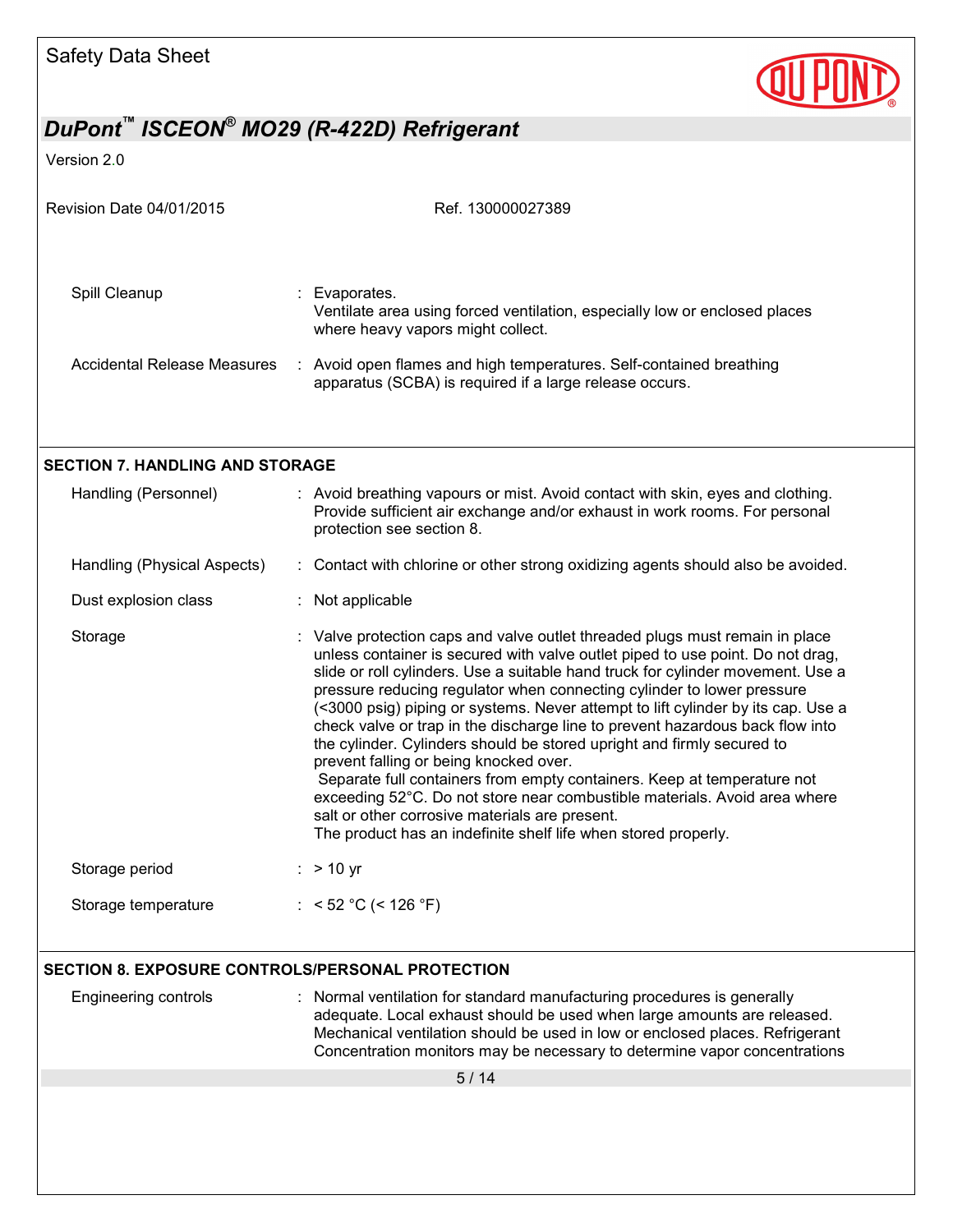

Version 2.0

| Revision Date 04/01/2015                                             |          |                             | Ref. 130000027389                                                                                                                                                |
|----------------------------------------------------------------------|----------|-----------------------------|------------------------------------------------------------------------------------------------------------------------------------------------------------------|
|                                                                      |          | entering enclosed areas.    | in work areas prior to use of torches or other open flames, or if employees are                                                                                  |
| Personal protective equipment<br>Respiratory protection              |          | when using this product.    | : Under normal manufacturing conditions, no respiratory protection is required                                                                                   |
| Hand protection                                                      |          |                             | : Additional protection: Impervious gloves                                                                                                                       |
| Eye protection                                                       |          | contact with this material. | : Wear safety glasses with side shields. Additionally wear a face shield where<br>the possibility exists for face contact due to splashing, spraying or airborne |
| Protective measures                                                  | occurs.  |                             | : Self-contained breathing apparatus (SCBA) is required if a large release                                                                                       |
| <b>Exposure Guidelines</b><br><b>Exposure Limit Values</b>           |          |                             |                                                                                                                                                                  |
| Pentafluoroethane (HFC-125)                                          |          |                             |                                                                                                                                                                  |
| AEL *                                                                | (DUPONT) | 1,000 ppm                   | 8 & 12 hr. TWA                                                                                                                                                   |
| 1,1,1,2-Tetrafluoroethane (HFC-134a)<br>AEL*                         | (DUPONT) | 1,000 ppm                   | 8 & 12 hr. TWA                                                                                                                                                   |
| Isobutane (HC-600a)<br><b>TLV</b>                                    | (ACGIH)  | 1,000 ppm                   | <b>STEL</b>                                                                                                                                                      |
| lower than the AEL are in effect, such limits shall take precedence. |          |                             | * AEL is DuPont's Acceptable Exposure Limit. Where governmentally imposed occupational exposure limits which are                                                 |
|                                                                      |          |                             |                                                                                                                                                                  |

### **SECTION 9. PHYSICAL AND CHEMICAL PROPERTIES**

| : gaseous       |
|-----------------|
| : Liquefied gas |
| : colourless    |
|                 |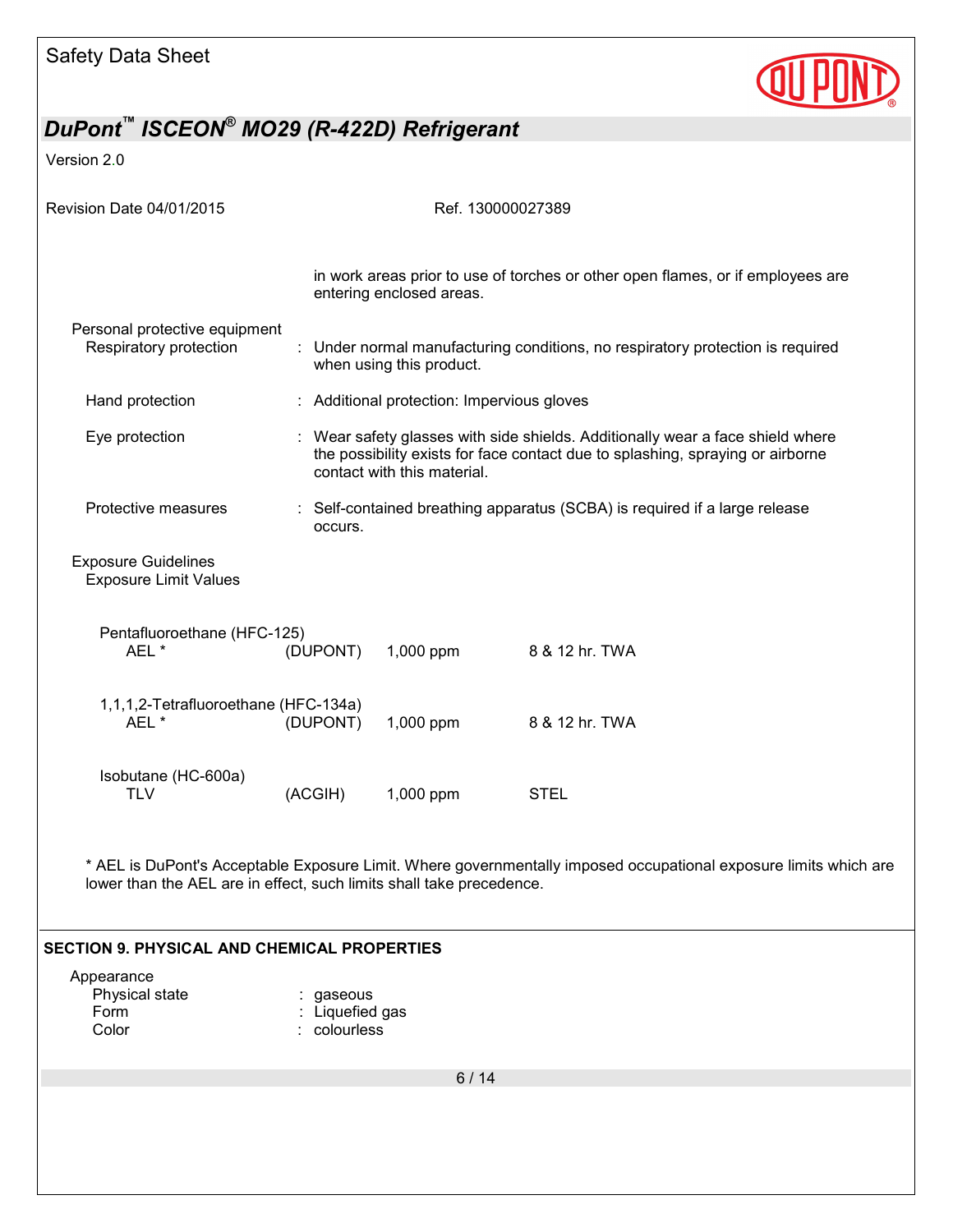

Version 2.0

| Revision Date 04/01/2015                   |    | Ref. 130000027389                                              |
|--------------------------------------------|----|----------------------------------------------------------------|
| Odor                                       |    | slight, ether-like                                             |
| Odor threshold                             |    | No applicable data available.                                  |
| pH                                         |    | : neutral                                                      |
| Melting point/freezing point               |    | : Melting point/range<br>Not available for this mixture.       |
| Boiling point/boiling range                |    | : Boiling point<br>-43.2 °C (-45.8 °F)                         |
| Flash point                                |    | does not flash                                                 |
| Evaporation rate                           |    | No applicable data available.                                  |
| Flammability (solid, gas)                  | ÷  | Not applicable                                                 |
| Upper explosion limit                      | ÷  | Method: None per ASTM E681                                     |
| Lower explosion limit                      | ÷  | Method: None per ASTM E681                                     |
| Vapor pressure                             |    | 11,279 hPa at 25 °C (77 °F)                                    |
| Vapor density                              |    | 3.9 at $25^{\circ}$ C (77 $^{\circ}$ F) and 1013 hPa (Air=1.0) |
| Specific gravity (Relative<br>density)     | ÷. | 1.15 at 25 °C (77 °F)                                          |
| Water solubility                           | ÷  | No applicable data available.                                  |
| Solubility(ies)                            |    | No applicable data available.                                  |
| Partition coefficient: n-<br>octanol/water |    | No applicable data available.                                  |
| Auto-ignition temperature                  |    | No applicable data available.                                  |
| Decomposition temperature                  |    | No applicable data available.                                  |
| Viscosity, kinematic                       |    | No applicable data available.                                  |
| Viscosity                                  |    | No applicable data available.                                  |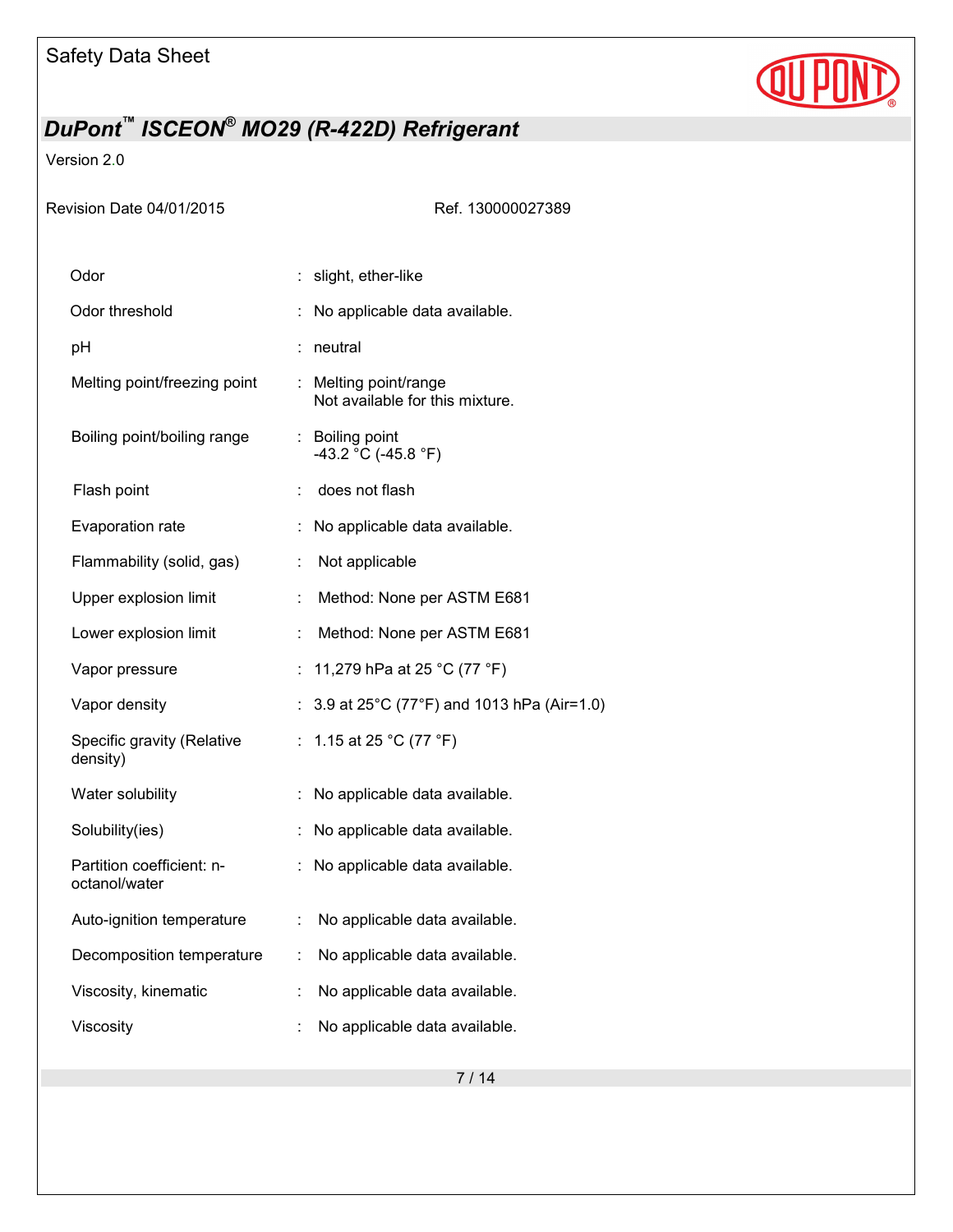| <b>Safety Data Sheet</b>                                                         |                                                                                                                                                                                                                                                                                                  |  |  |  |  |
|----------------------------------------------------------------------------------|--------------------------------------------------------------------------------------------------------------------------------------------------------------------------------------------------------------------------------------------------------------------------------------------------|--|--|--|--|
| DuPont <sup>™</sup> ISCEON <sup>®</sup> MO29 (R-422D) Refrigerant                |                                                                                                                                                                                                                                                                                                  |  |  |  |  |
| Version 2.0                                                                      |                                                                                                                                                                                                                                                                                                  |  |  |  |  |
| Revision Date 04/01/2015                                                         | Ref. 130000027389                                                                                                                                                                                                                                                                                |  |  |  |  |
| % Volatile                                                                       | $: 100 \%$                                                                                                                                                                                                                                                                                       |  |  |  |  |
| <b>SECTION 10. STABILITY AND REACTIVITY</b>                                      |                                                                                                                                                                                                                                                                                                  |  |  |  |  |
| Reactivity<br>Chemical stability                                                 | No applicable data available.<br>Stable under recommended storage conditions.                                                                                                                                                                                                                    |  |  |  |  |
| Possibility of hazardous<br>reactions                                            | Polymerization will not occur.                                                                                                                                                                                                                                                                   |  |  |  |  |
| Conditions to avoid                                                              | The product is not flammable in air under ambient conditions of temperature<br>and pressure. When pressurised with air or oxygen, the mixture may become<br>flammable. Certain mixtures of HCFCs or HFCs with chlorine may become<br>flammable or reactive under certain conditions.             |  |  |  |  |
| Incompatible materials                                                           | Alkali metals Alkaline earth metals, Powdered metals, Powdered metal salts                                                                                                                                                                                                                       |  |  |  |  |
| Hazardous decomposition<br>products                                              | Decomposition products are hazardous., This material can be decomposed<br>by high temperatures (open flames, glowing metal surfaces, etc.) forming<br>hydrofluoric acid and possibly carbonyl fluoride., These materials are toxic<br>and irritating., Avoid contact with decomposition products |  |  |  |  |
| <b>SECTION 11. TOXICOLOGICAL INFORMATION</b>                                     |                                                                                                                                                                                                                                                                                                  |  |  |  |  |
| Pentafluoroethane (HFC-125)<br>Inhalation 4 h LC50                               | > 800000 ppm, Rat                                                                                                                                                                                                                                                                                |  |  |  |  |
| Inhalation No Observed<br><b>Adverse Effect</b><br>Concentration                 | 100000 ppm, Dog<br>Cardiac sensitization                                                                                                                                                                                                                                                         |  |  |  |  |
| <b>Inhalation Low Observed</b><br><b>Adverse Effect</b><br>Concentration (LOAEC) | 75000 ppm, Dog<br>Cardiac sensitization                                                                                                                                                                                                                                                          |  |  |  |  |
| Skin sensitization                                                               | Does not cause respiratory sensitisation., human                                                                                                                                                                                                                                                 |  |  |  |  |
| Repeated dose toxicity                                                           | Inhalation<br>Rat                                                                                                                                                                                                                                                                                |  |  |  |  |
|                                                                                  | gas<br>NOAEL: > 50000,<br>No toxicologically significant effects were found.                                                                                                                                                                                                                     |  |  |  |  |
| Carcinogenicity                                                                  | Not classifiable as a human carcinogen.                                                                                                                                                                                                                                                          |  |  |  |  |
|                                                                                  | 8/14                                                                                                                                                                                                                                                                                             |  |  |  |  |
|                                                                                  |                                                                                                                                                                                                                                                                                                  |  |  |  |  |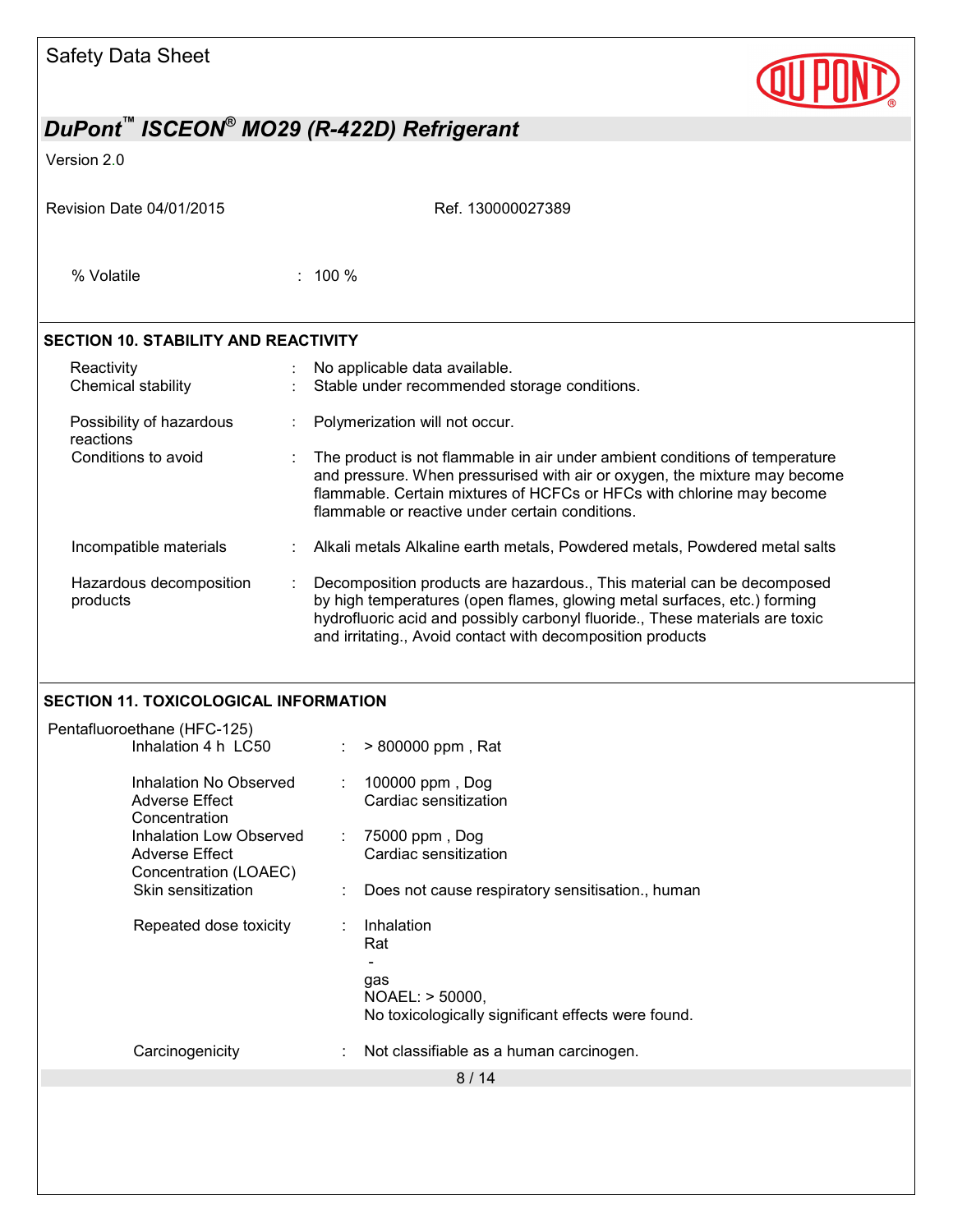

| Revision Date 04/01/2015                                    |                                                                           |                             | Ref. 130000027389                                                                                                                                                                                                 |
|-------------------------------------------------------------|---------------------------------------------------------------------------|-----------------------------|-------------------------------------------------------------------------------------------------------------------------------------------------------------------------------------------------------------------|
|                                                             |                                                                           |                             |                                                                                                                                                                                                                   |
|                                                             |                                                                           |                             | Overall weight of evidence indicates that the substance is not<br>carcinogenic.                                                                                                                                   |
|                                                             | Mutagenicity                                                              |                             | Animal testing did not show any mutagenic effects.<br>Evidence suggests this substance does not cause genetic damage in<br>cultured mammalian cells.<br>Did not cause genetic damage in cultured bacterial cells. |
|                                                             | Reproductive toxicity                                                     |                             | No toxicity to reproduction<br>Animal testing showed no reproductive toxicity.                                                                                                                                    |
|                                                             | Teratogenicity                                                            |                             | Animal testing showed no developmental toxicity.                                                                                                                                                                  |
|                                                             | Further information                                                       |                             | Cardiac sensitisation threshold limit : 490000 mg/m3                                                                                                                                                              |
| 1,1,1,2-Tetrafluoroethane (HFC-134a)<br>Inhalation 4 h LC50 |                                                                           |                             | > 567000 ppm, Rat                                                                                                                                                                                                 |
|                                                             | Inhalation No Observed<br><b>Adverse Effect</b><br>Concentration          | $\mathcal{L}^{\mathcal{L}}$ | 40000 ppm, Dog<br>Cardiac sensitization                                                                                                                                                                           |
|                                                             | Inhalation Low Observed<br><b>Adverse Effect</b><br>Concentration (LOAEC) |                             | 80000 ppm, Dog<br>Cardiac sensitization                                                                                                                                                                           |
|                                                             | Skin irritation                                                           |                             | No skin irritation, Rabbit                                                                                                                                                                                        |
|                                                             | Eye irritation                                                            |                             | No eye irritation, Rabbit                                                                                                                                                                                         |
|                                                             | Skin sensitization                                                        |                             | Does not cause skin sensitisation., Guinea pig                                                                                                                                                                    |
|                                                             |                                                                           |                             | Does not cause respiratory sensitisation., Rat                                                                                                                                                                    |
|                                                             | Repeated dose toxicity                                                    |                             | Inhalation<br>Rat                                                                                                                                                                                                 |
|                                                             |                                                                           |                             | gas<br>NOAEL: 50000,<br>No toxicologically significant effects were found.                                                                                                                                        |
|                                                             | Carcinogenicity                                                           |                             | Not classifiable as a human carcinogen.<br>Overall weight of evidence indicates that the substance is not<br>carcinogenic.                                                                                        |
|                                                             | Mutagenicity                                                              |                             | Animal testing did not show any mutagenic effects.                                                                                                                                                                |
|                                                             |                                                                           |                             | 9/14                                                                                                                                                                                                              |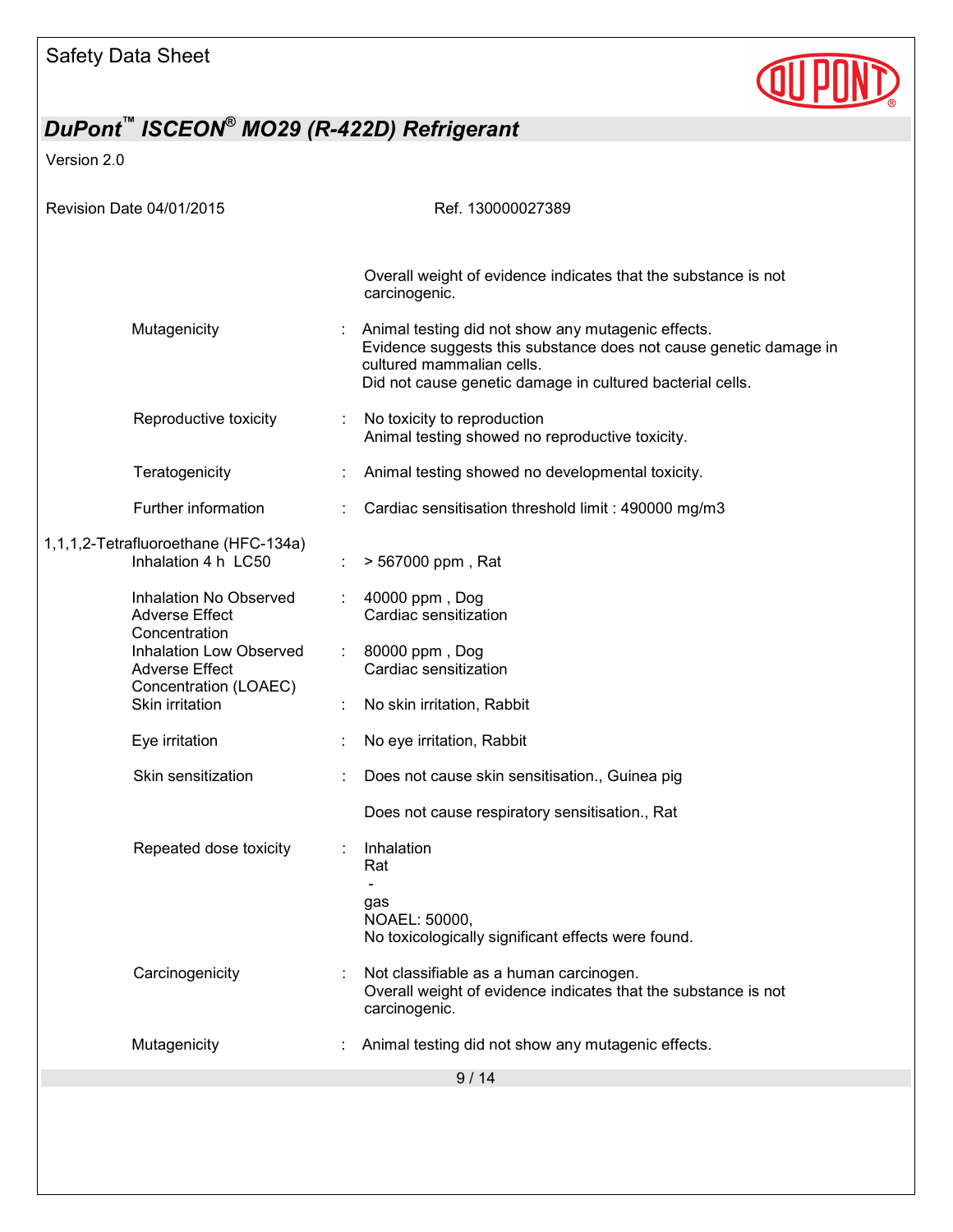

| Revision Date 04/01/2015                                                                  | Ref. 130000027389                                                                                                                                |
|-------------------------------------------------------------------------------------------|--------------------------------------------------------------------------------------------------------------------------------------------------|
|                                                                                           |                                                                                                                                                  |
|                                                                                           | Tests on bacterial or mammalian cell cultures did not show mutagenic<br>effects.                                                                 |
| Reproductive toxicity                                                                     | No toxicity to reproduction<br>No effects on or via lactation<br>Animal testing showed no reproductive toxicity.                                 |
| Teratogenicity                                                                            | Animal testing showed no developmental toxicity.                                                                                                 |
| Further information                                                                       | Cardiac sensitisation threshold limit: 334000 mg/m3                                                                                              |
| Isobutane (HC-600a)<br>Inhalation 4 h LC50                                                | 276808 ppm, Rat<br>The toxicological data has been taken from products of similar<br>composition.                                                |
| Inhalation 4 h LC50                                                                       | $> 31$ mg/l, Rat                                                                                                                                 |
| Inhalation Low Observed<br><b>Adverse Effect</b>                                          | 50000 ppm, Dog<br>Cardiac sensitization                                                                                                          |
| Concentration (LOAEC)<br>Inhalation No Observed<br><b>Adverse Effect</b><br>Concentration | 25000 ppm, Dog<br>÷<br>Cardiac sensitization                                                                                                     |
| Dermal                                                                                    | Not applicable                                                                                                                                   |
| Oral                                                                                      | Not applicable                                                                                                                                   |
| Skin irritation                                                                           | No skin irritation, Not tested on animals<br>Not expected to cause skin irritation based on expert review of the<br>properties of the substance. |
| Eye irritation                                                                            | No eye irritation, Not tested on animals<br>Not expected to cause eye irritation based on expert review of the<br>properties of the substance.   |
| Skin sensitization                                                                        | Not tested on animals<br>Not expected to cause sensitization based on expert review of the<br>properties of the substance.                       |
| Repeated dose toxicity                                                                    | Inhalation<br>Rat                                                                                                                                |
|                                                                                           | No toxicologically significant effects were found.                                                                                               |
|                                                                                           | 10/14                                                                                                                                            |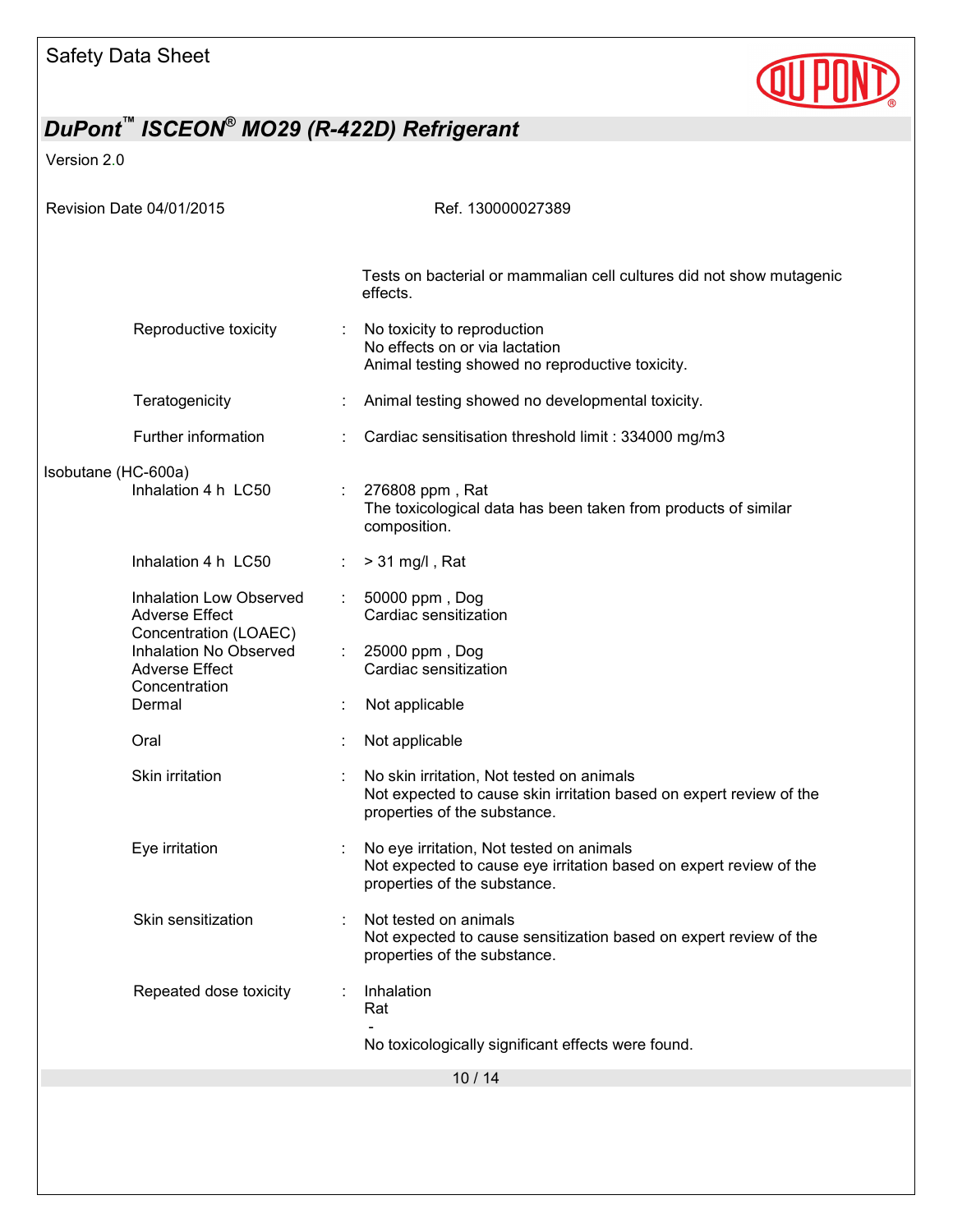

| Revision Date 04/01/2015                                                                                                                                                                                                                                                                                                                                                                                                                                                                                                                                                                          | Ref. 130000027389                                                                                                                      |  |  |  |  |
|---------------------------------------------------------------------------------------------------------------------------------------------------------------------------------------------------------------------------------------------------------------------------------------------------------------------------------------------------------------------------------------------------------------------------------------------------------------------------------------------------------------------------------------------------------------------------------------------------|----------------------------------------------------------------------------------------------------------------------------------------|--|--|--|--|
| Mutagenicity                                                                                                                                                                                                                                                                                                                                                                                                                                                                                                                                                                                      | Tests on bacterial or mammalian cell cultures did not show mutagenic<br>effects.<br>Animal testing did not show any mutagenic effects. |  |  |  |  |
| Reproductive toxicity                                                                                                                                                                                                                                                                                                                                                                                                                                                                                                                                                                             | No toxicity to reproduction<br>÷<br>Animal testing showed no reproductive toxicity.                                                    |  |  |  |  |
| Teratogenicity                                                                                                                                                                                                                                                                                                                                                                                                                                                                                                                                                                                    | Animal testing showed no developmental toxicity.                                                                                       |  |  |  |  |
| Further information                                                                                                                                                                                                                                                                                                                                                                                                                                                                                                                                                                               | Cardiac sensitisation threshold limit: 118.9 mg/m3                                                                                     |  |  |  |  |
| Carcinogenicity<br>The carcinogenicity classifications for this product and/or its ingredients have been determined according<br>to HazCom 2012, Appendix A.6. The classifications may differ from those listed in the National Toxicology<br>Program (NTP) Report on Carcinogens (latest edition) or those found to be a potential carcinogen in the<br>International Agency for Research on Cancer (IARC) Monographs (latest edition).<br>None of the components present in this material at concentrations equal to or greater than 0.1% are listed<br>by IARC, NTP, or OSHA, as a carcinogen. |                                                                                                                                        |  |  |  |  |
| <b>SECTION 12. ECOLOGICAL INFORMATION</b>                                                                                                                                                                                                                                                                                                                                                                                                                                                                                                                                                         |                                                                                                                                        |  |  |  |  |
| <b>Aquatic Toxicity</b><br>Pentafluoroethane (HFC-125)<br>96 h LC50                                                                                                                                                                                                                                                                                                                                                                                                                                                                                                                               | Oncorhynchus mykiss (rainbow trout) 450 mg/l<br>Information given is based on data obtained from similar substances.                   |  |  |  |  |
| 96 h ErC50                                                                                                                                                                                                                                                                                                                                                                                                                                                                                                                                                                                        | Algae 142 mg/l<br>Information given is based on data obtained from similar substances.                                                 |  |  |  |  |
| 72 h NOEC                                                                                                                                                                                                                                                                                                                                                                                                                                                                                                                                                                                         | Pseudokirchneriella subcapitata (green algae) 13.2 mg/l<br>Information given is based on data obtained from similar substances.        |  |  |  |  |
| 48 h EC50                                                                                                                                                                                                                                                                                                                                                                                                                                                                                                                                                                                         | Daphnia magna (Water flea) 980 mg/l<br>Information given is based on data obtained from similar substances.                            |  |  |  |  |
| 1,1,1,2-Tetrafluoroethane (HFC-134a)<br>96 h LC50                                                                                                                                                                                                                                                                                                                                                                                                                                                                                                                                                 | Oncorhynchus mykiss (rainbow trout) 450 mg/l                                                                                           |  |  |  |  |
| 96 h ErC50                                                                                                                                                                                                                                                                                                                                                                                                                                                                                                                                                                                        | Algae 142 mg/l                                                                                                                         |  |  |  |  |
|                                                                                                                                                                                                                                                                                                                                                                                                                                                                                                                                                                                                   | 11/14                                                                                                                                  |  |  |  |  |
|                                                                                                                                                                                                                                                                                                                                                                                                                                                                                                                                                                                                   |                                                                                                                                        |  |  |  |  |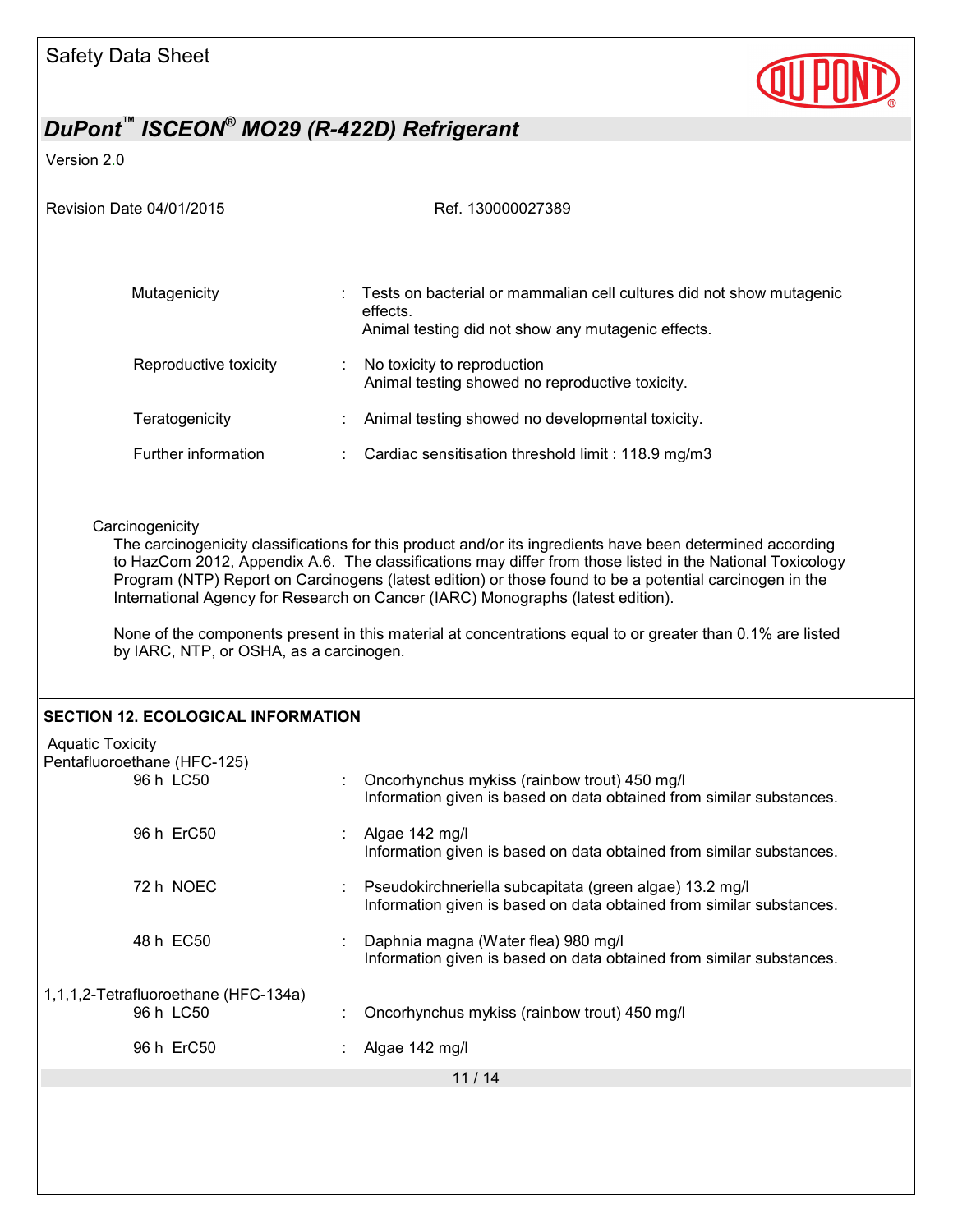

| Revision Date 04/01/2015                                                                                                                                                                                                                                                                                                      |                                                | Ref. 130000027389                                                                                                               |  |  |  |  |
|-------------------------------------------------------------------------------------------------------------------------------------------------------------------------------------------------------------------------------------------------------------------------------------------------------------------------------|------------------------------------------------|---------------------------------------------------------------------------------------------------------------------------------|--|--|--|--|
|                                                                                                                                                                                                                                                                                                                               |                                                |                                                                                                                                 |  |  |  |  |
|                                                                                                                                                                                                                                                                                                                               |                                                | Information given is based on data obtained from similar substances.                                                            |  |  |  |  |
|                                                                                                                                                                                                                                                                                                                               | 72 h NOEC                                      | Pseudokirchneriella subcapitata (green algae) 13.2 mg/l<br>Information given is based on data obtained from similar substances. |  |  |  |  |
|                                                                                                                                                                                                                                                                                                                               | 48 h EC50                                      | Daphnia magna (Water flea) 980 mg/l                                                                                             |  |  |  |  |
| Isobutane (HC-600a)                                                                                                                                                                                                                                                                                                           | 96 h LC50                                      | Fish 24.11 mg/l                                                                                                                 |  |  |  |  |
|                                                                                                                                                                                                                                                                                                                               | 72 h EC50                                      | Algae 7.71 mg/l                                                                                                                 |  |  |  |  |
|                                                                                                                                                                                                                                                                                                                               | 48 h EC50                                      | Daphnia (water flea) 14.22 mg/l                                                                                                 |  |  |  |  |
|                                                                                                                                                                                                                                                                                                                               |                                                |                                                                                                                                 |  |  |  |  |
|                                                                                                                                                                                                                                                                                                                               | <b>SECTION 13. DISPOSAL CONSIDERATIONS</b>     |                                                                                                                                 |  |  |  |  |
| : Can be used after re-conditioning. Recover by distillation or remove to a<br>Waste disposal methods -<br>permitted waste disposal facility. Comply with applicable Federal,<br>Product<br>State/Provincial and Local Regulations.<br>: Empty pressure vessels should be returned to the supplier.<br>Contaminated packaging |                                                |                                                                                                                                 |  |  |  |  |
|                                                                                                                                                                                                                                                                                                                               | <b>SECTION 14. TRANSPORT INFORMATION</b>       |                                                                                                                                 |  |  |  |  |
| <b>DOT</b>                                                                                                                                                                                                                                                                                                                    | UN number                                      | : 1078                                                                                                                          |  |  |  |  |
|                                                                                                                                                                                                                                                                                                                               | Proper shipping name<br>Class<br>Labelling No. | : Refrigerant gases, n.o.s. (1,1,1,2-Tetrafluoroethane,<br>Pentafluoroethane)<br>2.2<br>2.2                                     |  |  |  |  |
| IATA_C                                                                                                                                                                                                                                                                                                                        | UN number                                      | : 1078                                                                                                                          |  |  |  |  |
|                                                                                                                                                                                                                                                                                                                               | Proper shipping name                           | : Refrigerant gas, n.o.s. (1,1,1,2-Tetrafluoroethane,<br>Pentafluoroethane)                                                     |  |  |  |  |
| <b>IMDG</b>                                                                                                                                                                                                                                                                                                                   | Class<br>Labelling No.<br>UN number            | 2.2<br>2.2<br>: 1078                                                                                                            |  |  |  |  |
|                                                                                                                                                                                                                                                                                                                               |                                                | 12/14                                                                                                                           |  |  |  |  |
|                                                                                                                                                                                                                                                                                                                               |                                                |                                                                                                                                 |  |  |  |  |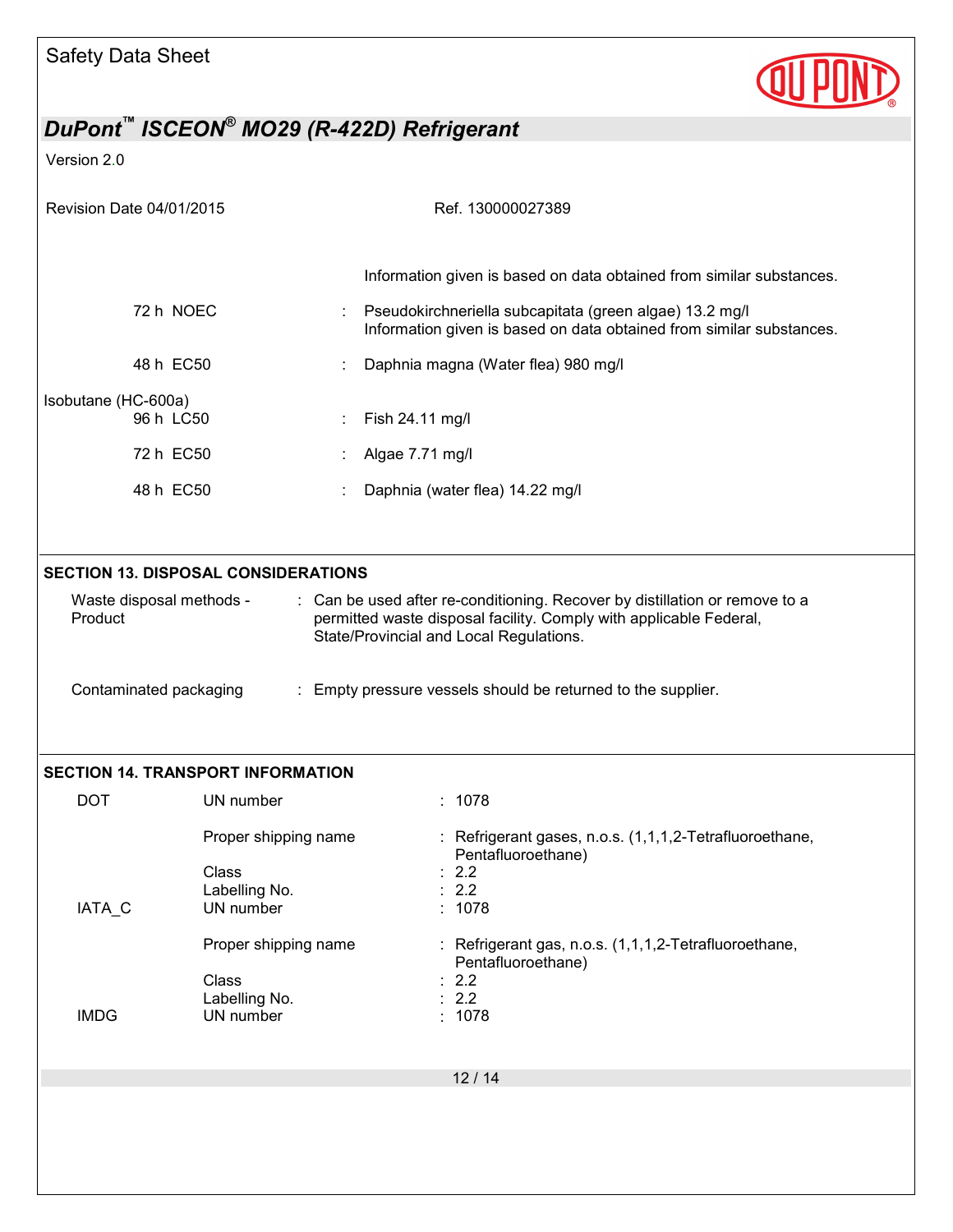

#### Version 2.0

| Revision Date 04/01/2015 |                                                |  | Ref. 130000027389                                                                                                                                                                                             |
|--------------------------|------------------------------------------------|--|---------------------------------------------------------------------------------------------------------------------------------------------------------------------------------------------------------------|
|                          | Proper shipping name<br>Class<br>Labelling No. |  | : REFRIGERANT GAS, N.O.S. (1,1,1,2-Tetrafluoroethane,<br>Pentafluoroethane)<br>$\therefore$ 2.2<br>$\therefore$ 2.2                                                                                           |
|                          | SECTION 15. REGULATORY INFORMATION             |  |                                                                                                                                                                                                               |
|                          | SARA 313 Regulated<br>Chemical(s)              |  | : This material does not contain any chemical components with known CAS<br>numbers that exceed the threshold (De Minimis) reporting levels established<br>by SARA Title III, Section 313.                     |
|                          | PA Right to Know<br>Regulated Chemical(s)      |  | : Substances on the Pennsylvania Hazardous Substances List present at a<br>concentration of 1% or more (0.01% for Special Hazardous Substances):<br>Isobutane (HC-600a)                                       |
|                          | NJ Right to Know<br>Regulated Chemical(s)      |  | : Substances on the New Jersey Workplace Hazardous Substance List present<br>at a concentration of 1% or more (0.1% for substances identified as<br>carcinogens, mutagens or teratogens): Isobutane (HC-600a) |
|                          | California Prop. 65                            |  | Chemicals known to the State of California to cause cancer, birth defects or<br>any other harm: none known                                                                                                    |

### **SECTION 16. OTHER INFORMATION**

ISCEON is a registered trademark of E. I. du Pont de Nemours and Company ® DuPont's registered trademark Before use read DuPont's safety information. For further information contact the local DuPont office or DuPont's nominated distributors. Revision Date : 04/01/2015

The information provided in this Safety Data Sheet is correct to the best of our knowledge, information and belief at the date of its publication. The information given is designed only as a guidance for safe handling, use, processing, storage, transportation, disposal and release and is not to be considered a warranty or quality specification. The information relates only to the specific material designated and may not be valid for such material used in combination with any other materials or in any process, unless specified in the text.